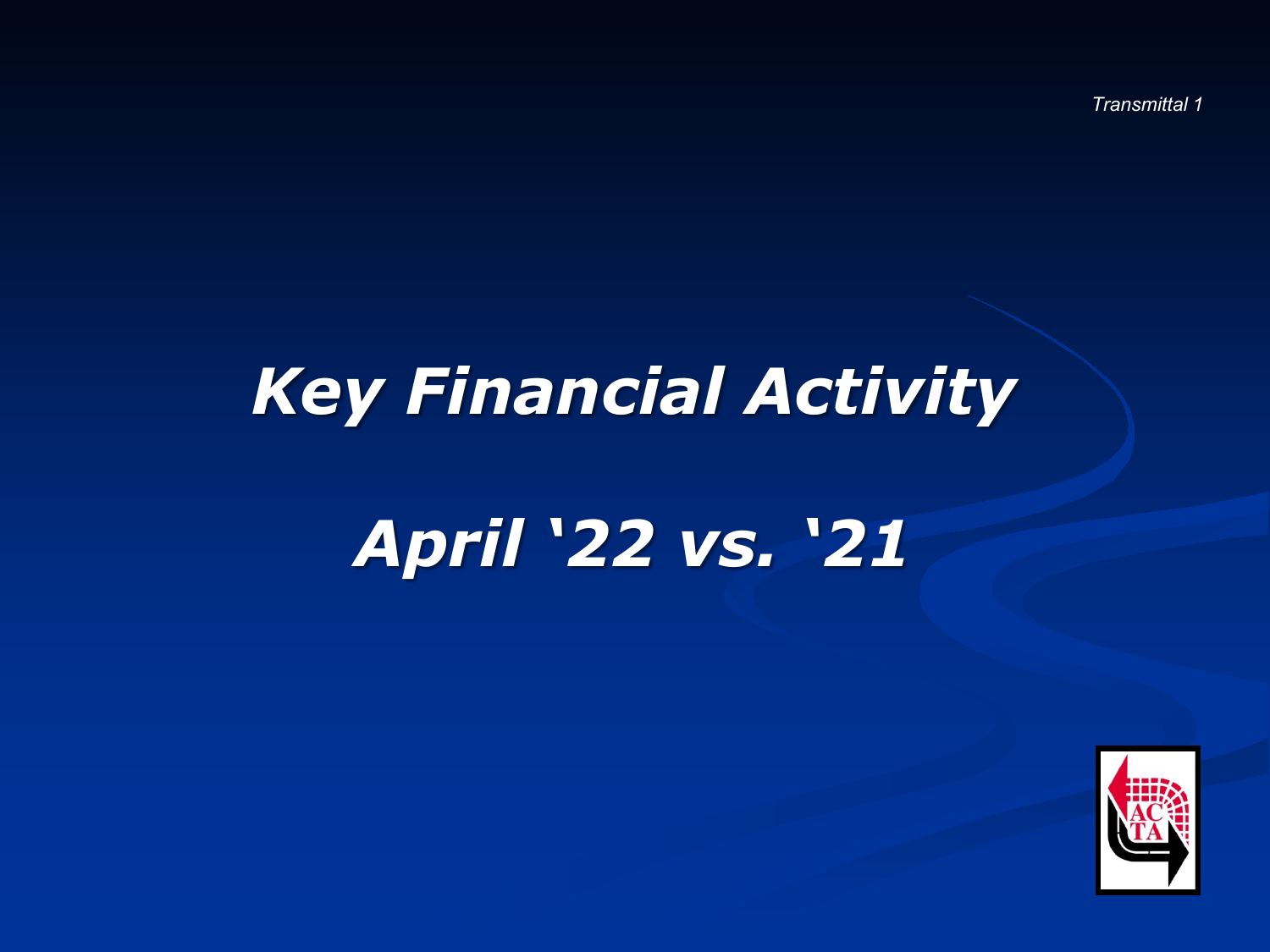## **Corridor Performance** *April '22 vs. '21*

### *Railroad Self-Assessment Revenue*

|                                          | '22'     | '21      | <b>Change</b> |
|------------------------------------------|----------|----------|---------------|
| <b>April Revenue</b>                     | \$8.7 M  | \$10.0 M | $-13.8%$      |
| <b>Calendar Year to Date (Jan-Apr) *</b> | \$30.2 M | \$38.6 M | $-21.6%$      |
| <b>Fiscal Year to Date (July-Apr) *</b>  | \$76.8 M | \$96.6 M | $-20.5%$      |

\* Note: Does not include reconciliations / adjustments for fiscal year-end.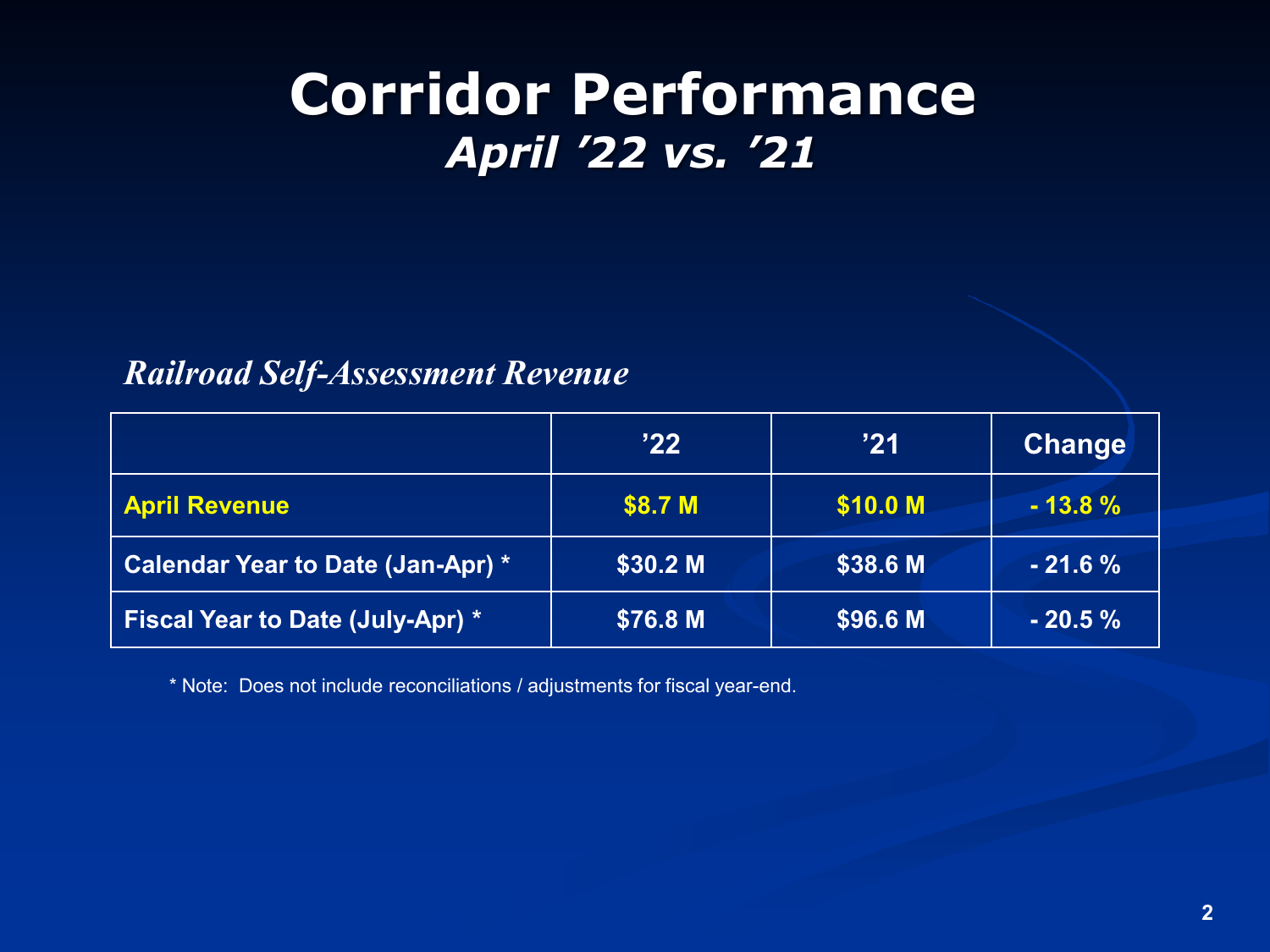### **Corridor Volumes** *April '22 vs. '21* TEUs (Daily Containers)

### *Operations – On Corridor*

|                              | 22'               | <b>Change</b>     |            |
|------------------------------|-------------------|-------------------|------------|
| TEU's *                      | 384,648 (7,032)   | 452,194 (8,267)   | $-14.9%$   |
| <b>Calendar Year to Date</b> | 1,344,491 (6,145) | 1,712,650 (7,828) | $-21.5%$   |
| <b>Fiscal Year to Date</b>   | 3,577,938(6,455)  | 4,224,382 (7,621) | $-15.3 \%$ |

*Operations – Around Corridor (Container Charges)*

|                              | '22           | '21           | <b>Change</b> |
|------------------------------|---------------|---------------|---------------|
| TEU's *                      | 17,922 (328)  | 25,593 (468)  | $-30.0%$      |
| <b>Calendar Year to Date</b> | 46,716 (214)  | 86,955 (397)  | $-46.3%$      |
| <b>Fiscal Year to Date</b>   | 135,084 (244) | 217,876 (393) | $-38.0%$      |

#### *Operations – Combined*

|                              | '22               | <b>Change</b>     |           |
|------------------------------|-------------------|-------------------|-----------|
| TEU's *                      | 402,570 (7,360)   | 477,787 (8,735)   | $-15.7%$  |
| <b>Calendar Year to Date</b> | 1,391,207 (6,358) | 1,799,605 (8,225) | $-22.7%$  |
| <b>Fiscal Year to Date</b>   | 3,713,022 (6,699) | 4,442,258 (8,014) | $-16.4\%$ |

Note: Numbers in ( ) are the Average Daily Containers, Daily TEU's  $\div$  1.82 = Containers

\* Containers trucked to off-dock intermodal yards that are charged ACTA fee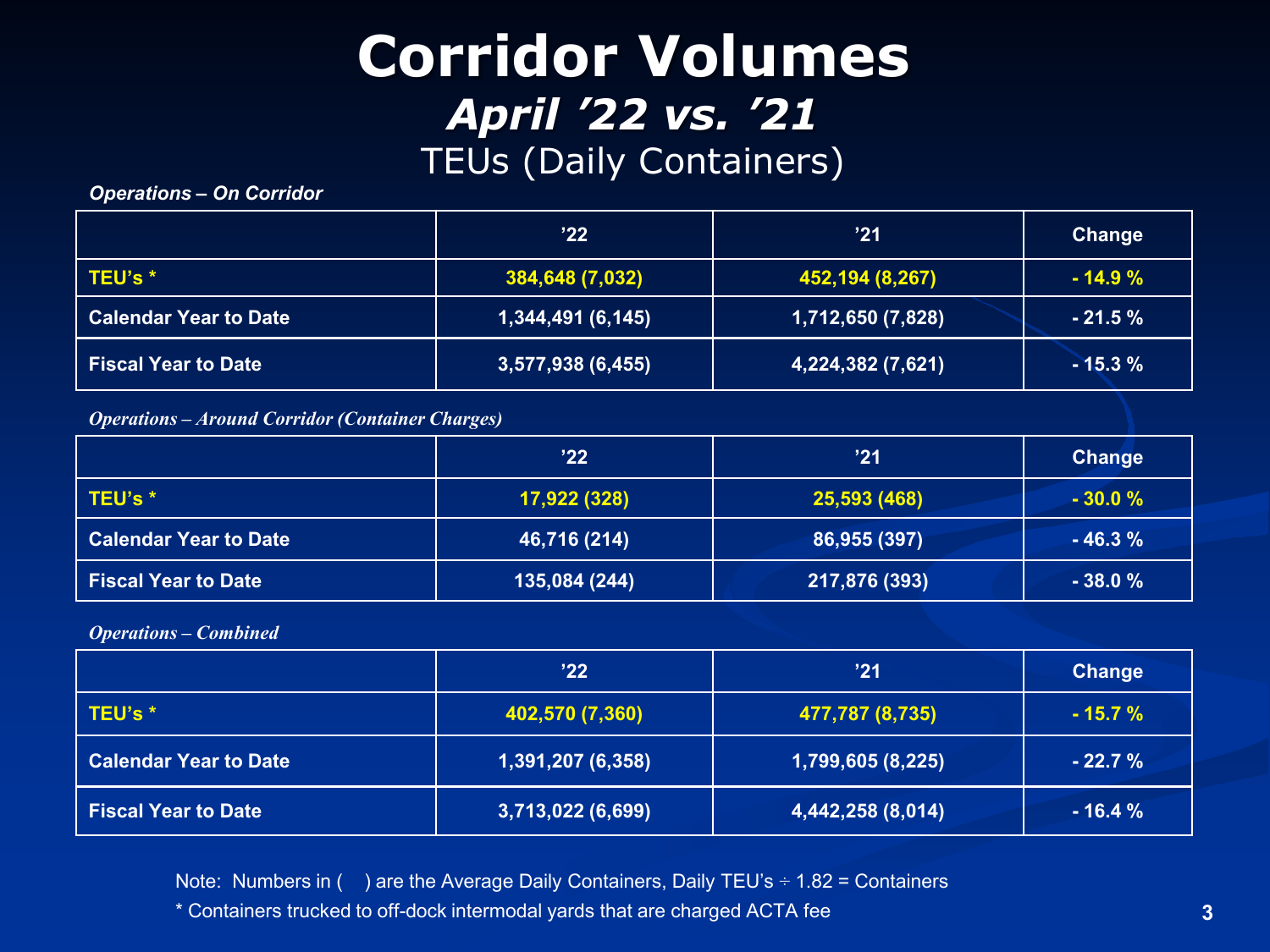# **Alameda Corridor Train Counts**



**Number of Trains**

| 2002 | 2003 | 2004  | 2005                                 | 2006 | <u> 2007 </u> | 2008 | 2009 | 2010 | 2011 | 2012    |
|------|------|-------|--------------------------------------|------|---------------|------|------|------|------|---------|
| 39   | -40  | 44 47 |                                      | 55   | 49            | 44   | - 36 | -39  | 42   | 42      |
| 2013 |      |       | <u>2014 2015 2016 2017 2018 2019</u> |      |               |      | 2020 | 2021 | 2022 |         |
| 45   | 47   | - 38  | 34 37                                |      | - 38          | - 33 | -28  | 30   |      | $\star$ |

CY<sub>D</sub> \*\* Corridor Capacity 150 Trains per Day **4**